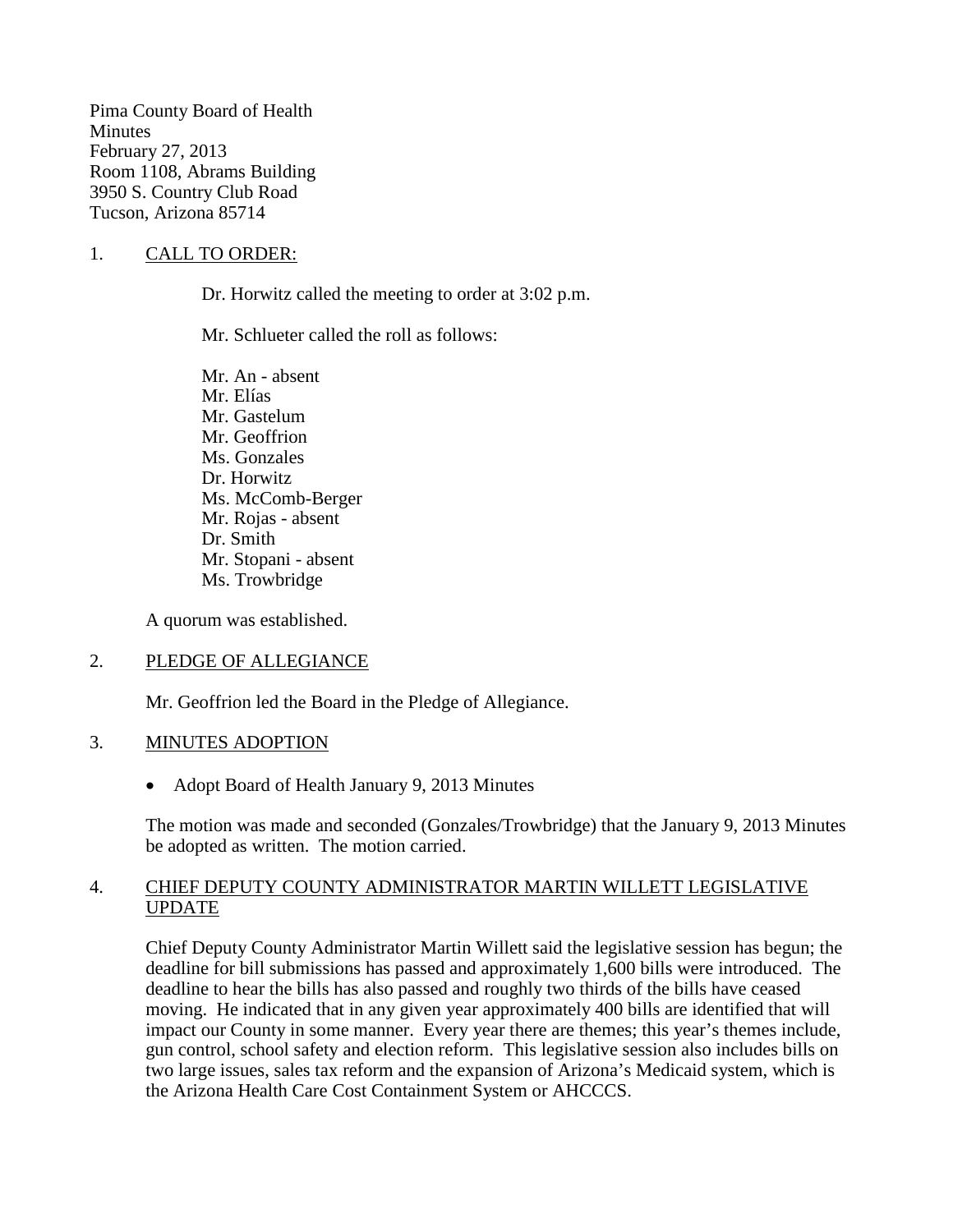The Medicaid expansion deals with low-income childless adults. Due to the recession the State froze enrollment for these individuals; however, the Affordable Care Act will require State Medicaid programs to cover childless adults up to 133 percent of the Federal Poverty Level or lose substantial federal funding. The proposed legislation includes a provider assessment to help generate revenue. However, if the "assessment" is considered a tax, then it will require a two-thirds majority to pass. Mr. Willett also touched on regulatory reform and a proposed bill to require no license fee for service and search and rescue animals.

# 5. PIMA COUNTY ATTORNEY PRESENTATION ON "SPICE" AND SIMILAR DRUGS

Deputy County Attorney Paula Perrera discussed that her office was contacted by DEA and other law-enforcement agencies regarding their inability to enforce the Control Substances Act in relation to drugs commonly referred to as Spice and Bath Salts, due to these substances being easily and frequently modified. Initially the intent was to solicit community support, including a resolution from the Board of Health declaring such substances as a nuisance to public health, then obtain a Preliminary Injunction against businesses to prohibit them from selling Spice, Bath Salts and similar substances. However, State legislation, House Bill 2327, has been introduced that will address the issue and therefore the County Attorney's Office will not be going the Preliminary Injunction route.

There are two groupings for these substances, synthetic cannabinoids, which are drugs that have effects similar to marijuana; and synthetic cathinones, which are drugs similar to amphetamines, cocaine and LSD. Health Department Special Staff Assistant Jodi McCloskey utilized the attached PowerPoint presentation to brief the Board on these substances.

The motion was made and seconded (Horwitz/Elías) that: 1) the Board of Health send a letter to the Board of Supervisors supporting House Bill 2327, and 2) Dr. Horwitz will contact Health Department Director García with suggestions about the Health Department doing a public education program and contacting vendors regarding these synthetic drugs.

# 6. PIMA COUNTY COMPREHENSIVE PLAN – HEALTH COMPONENT

Every decade Pima County establishes and updates a long term plan for land use, policy, strategy and action. This plan is known as the Comprehensive Plan and is mandated by Arizona Revised Statute. As directed by County Administrator Huckelberry, the upcoming plan will focus more on social equity, health and well-being than previous plans did. Ms. McCloskey provided the Board of Health with a copy of the current draft Pima County Health Planning Infrastructure Assessment (attached), which is a gap analysis to be used to inform the health portion of the Comprehensive Plan, and utilized a PowerPoint presentation (also attached) to brief the Board on the assessment. The Comprehensive plan is expected to be completed and approved by the Board of Supervisors by the summer of 2014.

## 7. CALL TO AUDIENCE

There were no speakers from the audience.